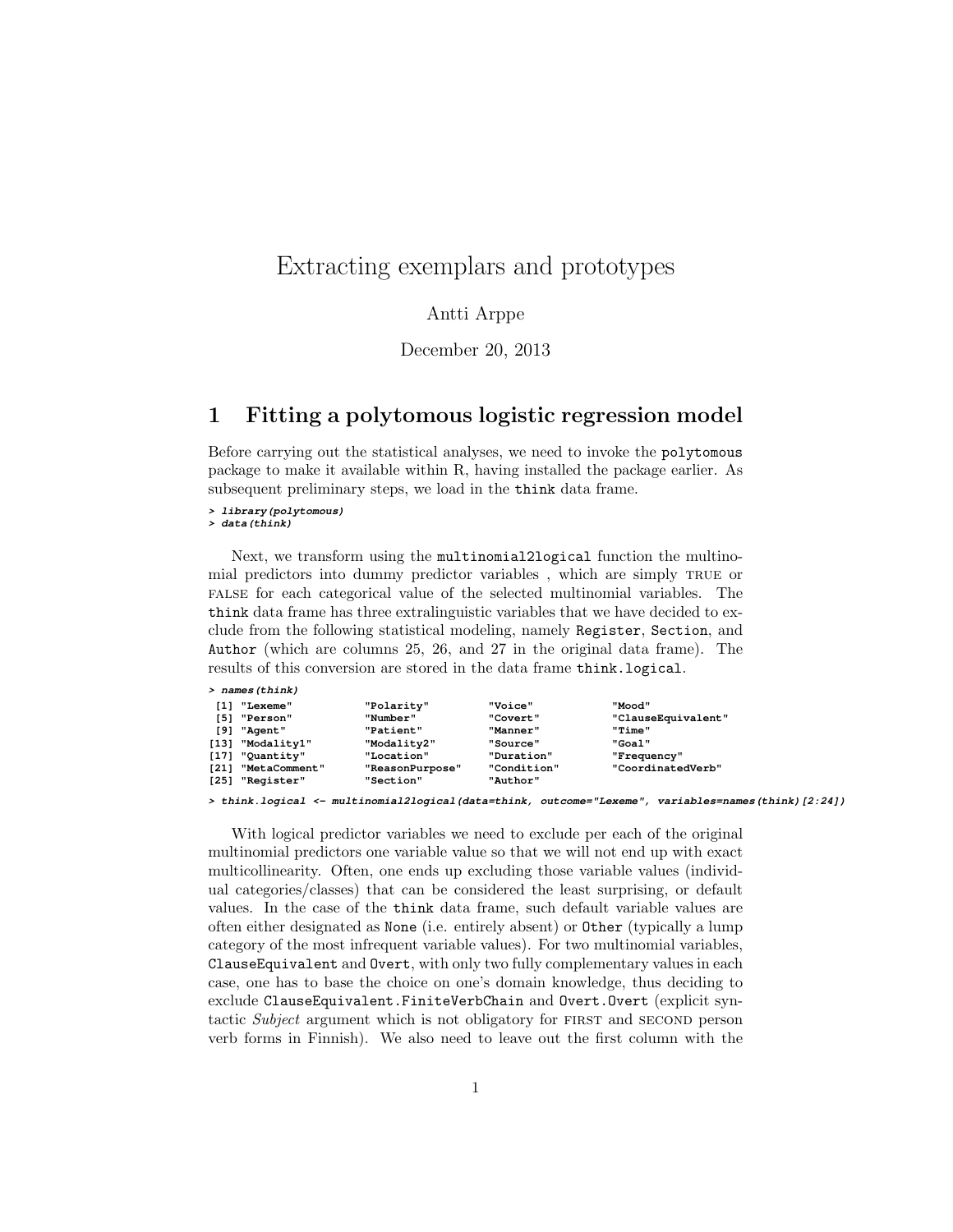dependent outcome variable Lexeme (which has been retained in multinomial form. After the preceding exclusions, we are left with the following 45 logical predictor variables, which we want to incorporate into a formula for the prediction of the outcomeLexeme through a few intermediate stages. Finally, the resultant multivariate formula is stored in think.formula:

The names of all the dummy variables think.logical are the following (excluding the first column with the dependent outcome variable):

| > names(think.logical)[-1]              |                                   |
|-----------------------------------------|-----------------------------------|
| [1] "PolarityOther"                     | "PolarityNegation"                |
| [3] "VoiceOther"                        | "VoicePassive"                    |
| [5] "MoodOther"                         | "MoodConditional"                 |
| [7] "MoodIndicative"                    | <b>"PersonNone"</b>               |
| [9] "PersonFirst"                       | "PersonSecond"                    |
| [11] "PersonThird"                      | "NumberOther"                     |
| [13] "NumberPlural"                     | "CovertOvert"                     |
| [15] "CovertCovert"                     | "ClauseEquivalentFiniteVerbChain" |
| [17] "ClauseEquivalentClauseEquivalent" | "AgentNone"                       |
| [19] "AgentGroup"                       | "AgentIndividual"                 |
| [21] "PatientNone"                      | "PatientAbstraction"              |
| [23] "PatientActivity"                  | "PatientCommunication"            |
| [25] "PatientDirectQuote"               | "Patientetta.CLAUSE"              |
| [27] "PatientIndirectQuestion"          | "PatientIndividualGroup"          |
| [29] "PatientInfinitive"                | "PatientParticiple"               |
| [31] "MannerNone"                       | "MannerAgreement"                 |
| [33] "MannerFrame"                      | "MannerGeneric"                   |
| [35] "MannerJoint"                      | "MannerNegative"                  |
| [37] "MannerPositive"                   | "TimeNone"                        |
| [39] "TimeDefinite"                     | "TimeIndefinite"                  |
| [41] "Modality1None"                    | "Modality1Necessity"              |
| [43] "Modality1Possibility"             | "Modality2None"                   |
| [45] "Modality2Accidental"              | "Modality2External"               |
| [47] "Modality2Temporal"                | "Modality2Volition"               |
| [49] "SourceNone"                       | "SourceSource"                    |
| [51] "GoalNone"                         | "GoalGoal"                        |
| [53] "QuantityNone"                     | "QuantityQuantity"                |
| [55] "LocationNone"                     | "LocationLocation"                |
| [57] "DurationNone"                     | "DurationDuration"                |
| [59] "FrequencyNone"                    | "FrequencyFrequency"              |
| [61] "MetaCommentNone"                  | "MetaCommentMetaComment"          |
| [63] "ReasonPurposeNone"                | "ReasonPurposeReasonPurpose"      |
| [65] "ConditionNone"                    | "ConditionCondition"              |
| [67] "CoordinatedVerbNone"              | "CoordinatedVerbCoordinatedVerb"  |

The names of the non-default dummy variables are the following:

**> grep("(Other)|(None)|(FiniteVerbChain)|(Overt)", + names(think.logical)[-1],value=T,invert=T)**

| $name$ ; $l$ . $l$            |                                    |
|-------------------------------|------------------------------------|
| [1] "PolarityNegation"        | "VoicePassive"                     |
| [3] "MoodConditional"         | "MoodIndicative"                   |
| [5] "PersonFirst"             | "PersonSecond"                     |
| [7] "PersonThird"             | "NumberPlural"                     |
| [9] "CovertCovert"            | "ClauseEquivalentClauseEquivalent" |
| [11] "AgentGroup"             | "AgentIndividual"                  |
| [13] "PatientAbstraction"     | "PatientActivity"                  |
| [15] "PatientCommunication"   | "PatientDirectQuote"               |
| [17] "Patientetta.CLAUSE"     | "PatientIndirectQuestion"          |
| [19] "PatientIndividualGroup" | "PatientInfinitive"                |
| [21] "PatientParticiple"      | "MannerAgreement"                  |
| [23] "MannerFrame"            | "MannerGeneric"                    |
| [25] "MannerJoint"            | "MannerNegative"                   |
| [27] "MannerPositive"         | "TimeDefinite"                     |
| [29] "TimeIndefinite"         | "Modality1Necessity"               |
| [31] "Modality1Possibility"   | "Modality2Accidental"              |
| [33] "Modality2External"      | "Modality2Temporal"                |
|                               |                                    |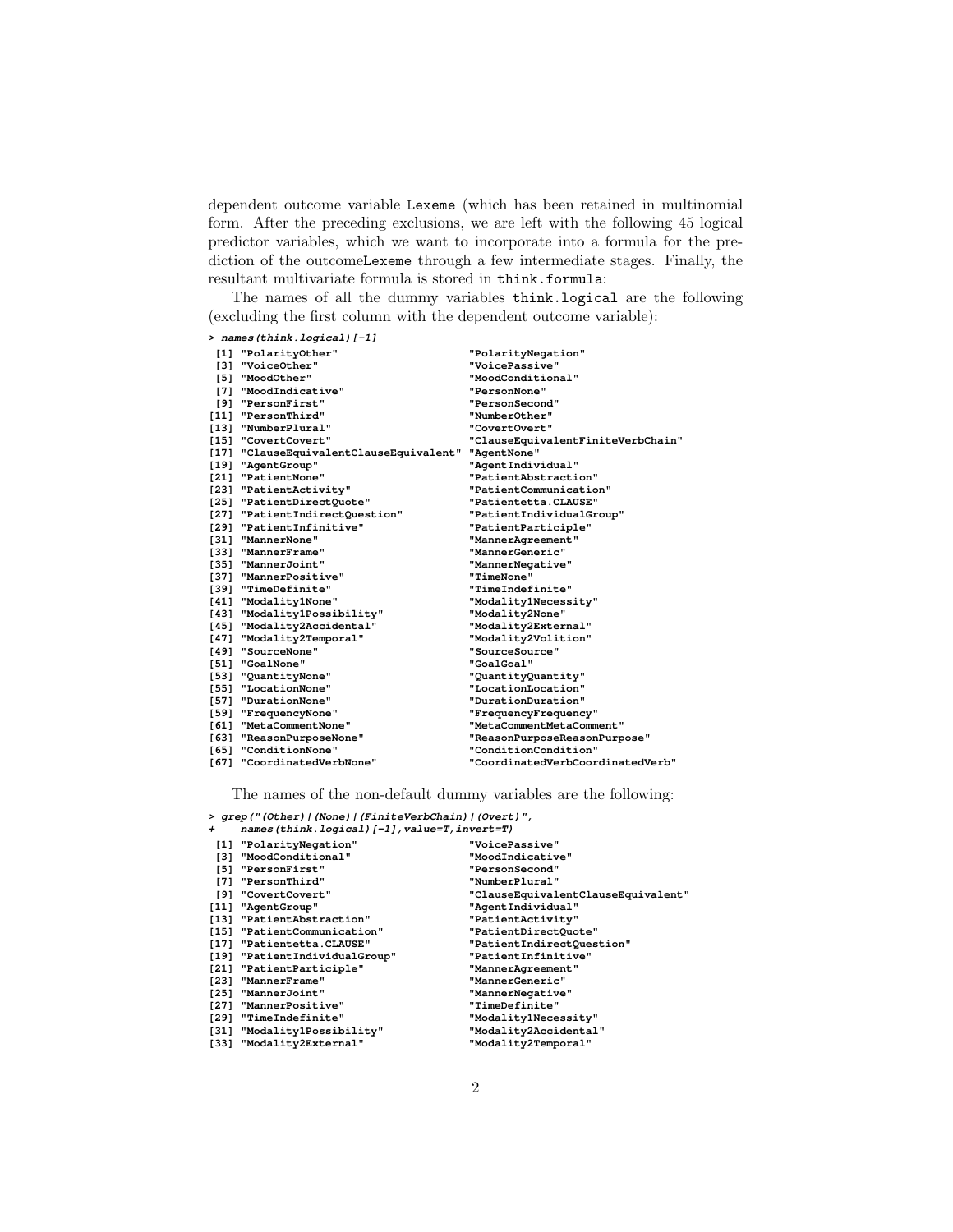- 
- 
- **108** The *i* Theory of *LasonPurpose*"
- **[45] "CoordinatedVerbCoordinatedVerb"**

```
[35] "Modality2Volition" "SourceSource"
[37] "GoalGoal" "QuantityQuantity"
[39] "LocationLocation" "DurationDuration"
[41] "FrequencyFrequency" "MetaCommentMetaComment"
```
This character vector can then be transformed into a formula as follows:

```
> paste(grep("(Other)|(None)|(FiniteVerbChain)|(Overt)",
    + names(think.logical)[-1],value=T,invert=T),collapse="")
[1] "PolarityNegationVoicePassiveMoodConditionalMoodIndicativePersonFirstPersonSecondPersonThirdNumberPluralCovert
> paste("Lexeme",paste(grep("(Other)|(None)|(FiniteVerbChain)|(Overt)",
     + names(think.logical)[-1],value=T,invert=T),collapse=" + "),sep=" ~ ")
[1] "Lexeme ~ PolarityNegation + VoicePassive + MoodConditional + MoodIndicative + PersonFirst + PersonSecond + Pe
> as.formula(paste("Lexeme",
     + paste(grep("(Other)|(None)|(FiniteVerbChain)|(Overt)",
     + names(think.logical)[-1],value=T,invert=T),collapse=" + "),sep=" ~ "))
Lexeme ~ PolarityNegation + VoicePassive + MoodConditional +
    MoodIndicative + PersonFirst + PersonSecond + PersonThird +
    NumberPlural + CovertCovert + ClauseEquivalentClauseEquivalent +
    AgentGroup + AgentIndividual + PatientAbstraction + PatientActivity +
    PatientCommunication + PatientDirectQuote + Patientetta.CLAUSE +
    PatientIndirectQuestion + PatientIndividualGroup + PatientInfinitive +
    PatientParticiple + MannerAgreement + MannerFrame + MannerGeneric +
    MannerJoint + MannerNegative + MannerPositive + TimeDefinite +
    TimeIndefinite + Modality1Necessity + Modality1Possibility +
    Modality2Accidental + Modality2External + Modality2Temporal +
    Modality2Volition + SourceSource + GoalGoal + QuantityQuantity +
    LocationLocation + DurationDuration + FrequencyFrequency +
    MetaCommentMetaComment + ReasonPurposeReasonPurpose + ConditionCondition +
    CoordinatedVerbCoordinatedVerb
> think.formula <- as.formula(paste("Lexeme",
     + paste(grep("(Other)|(None)|(FiniteVerbChain)|(Overt)",
     + names(think.logical)[-1],value=T,invert=T),collapse=" + "),sep=" ~ "))
   Now we can fit a polytomous logistic regression model, the result of which
we assign to the data frame think.polytomous:
> think.polytomous <- polytomous(think.formula, data=think.logical)
> print(summary(think.polytomous),max.print=NA)
Formula:
Lexeme ~ PolarityNegation + VoicePassive + MoodConditional +
    MoodIndicative + PersonFirst + PersonSecond + PersonThird +
NumberPlural + CovertCovert + ClauseEquivalentClauseEquivalent +
    AgentGroup + AgentIndividual + PatientAbstraction + PatientActivity +
    PatientCommunication + PatientDirectQuote + Patientetta.CLAUSE +
    PatientIndirectQuestion + PatientIndividualGroup + PatientInfinitive +
   PatientParticiple + MannerAgreement + MannerFrame + MannerGeneric +
    MannerJoint + MannerNegative + MannerPositive + TimeDefinite +
    TimeIndefinite + Modality1Necessity + Modality1Possibility +
```
**Modality2Accidental + Modality2External + Modality2Temporal + Modality2Volition + SourceSource + GoalGoal + QuantityQuantity + LocationLocation + DurationDuration + FrequencyFrequency + MetaCommentMetaComment + ReasonPurposeReasonPurpose + ConditionCondition + CoordinatedVerbCoordinatedVerb**

```
Odds:
```

|                                                                      |       | ajatella harkita miettia        |        | pohtia |
|----------------------------------------------------------------------|-------|---------------------------------|--------|--------|
| (Intercept)                                                          | 2.177 | 0.0619                          | 0.2165 | 0.124  |
| AgentGroupTRUE                                                       |       | $0.1952$ $(1.15)$ $0.5151$      |        | 4.132  |
| AgentIndividualTRUE                                                  |       | $(0.8071)$ $(0.6853)$ $(1.009)$ |        | 1.665  |
| ClauseEquivalentClauseEquivalentTRUE (1.181) (1.984) 0.5822 (0.8531) |       |                                 |        |        |

**Heuristic: one.vs.rest**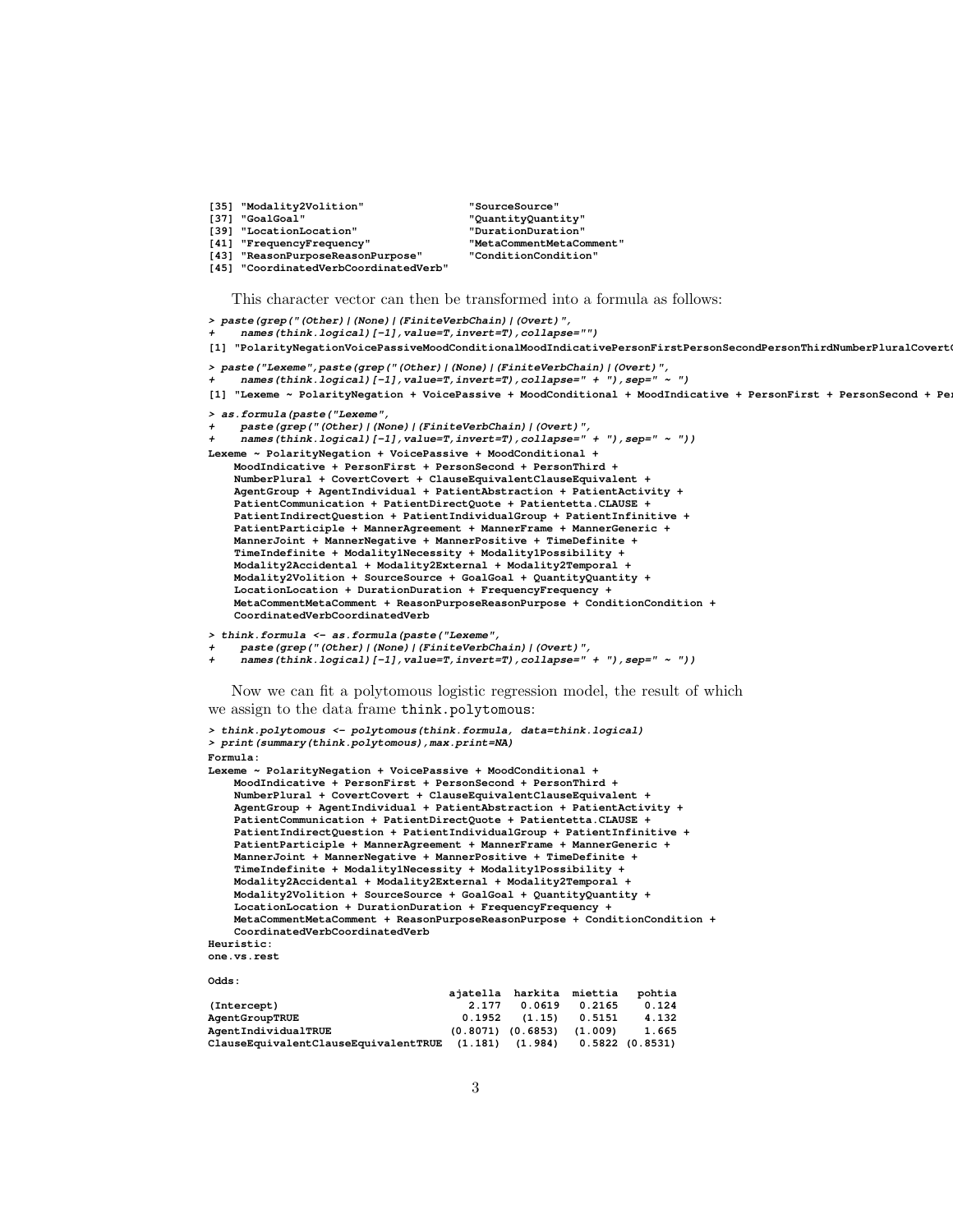| ConditionConditionTRUE             |      |    | 0.457    | 2.885                   | (1.228)               | (0.564)               |
|------------------------------------|------|----|----------|-------------------------|-----------------------|-----------------------|
| CoordinatedVerbCoordinatedVerbTRUE |      |    | 0.4856   | (0.8283)                |                       | 2.314 (0.8375)        |
| CovertCovertTRUE                   |      |    | (1.098)  | (0.8045)                | (1.2)                 | (0.746)               |
| DurationDurationTRUE               |      |    | 0.119    | (1.038)                 | 3.414                 | (1.26)                |
| FrequencyFrequencyTRUE             |      |    | 0.384    | (1.749)                 |                       | 1.764 (0.7861)        |
| <b>GoalGoalTRUE</b>                |      |    | 3.611    |                         | $0.2143$ $(0.5823)$   | (0.5989)              |
| LocationLocationTRUE               |      |    | 0.2586   |                         | 0.458(0.9318)         | 3.675                 |
| MannerAgreementTRUE                |      |    | 16.61    | (1/Inf)                 | 0.0707                | 0.225                 |
| MannerFrameTRUE                    |      |    | 2.577    | 0.277                   | 0.2786                | (1.166)               |
| MannerGenericTRUE                  |      |    | 22.4     | (1/Inf)                 | 0.149                 | (1/Inf)               |
| MannerJointTRUE                    |      |    | 0.3716   | (1.512)                 |                       | 2.091 (0.7307)        |
| MannerNegativeTRUE                 |      |    |          | 3.984 (0.5963) (0.5536) |                       | 0.2184                |
| MannerPositiveTRUE                 |      |    | (0.7149) | 1.846                   |                       | $(0.974)$ $(0.8232)$  |
| MetaCommentMetaCommentTRUE         |      |    | (0.8361) | 1.624                   |                       | $(1.053)$ $(0.7936)$  |
| Modality1NecessityTRUE             |      |    | 0.345    | (1.449)                 |                       | 2.025 (0.9376)        |
| Modality1PossibilityTRUE           |      |    | (1.182)  | (1.227)                 |                       | $(1.055)$ $(0.8118)$  |
| Modality2AccidentalTRUE            |      |    | 5.84     | $(1/\texttt{Inf})$      |                       | $(0.4212)$ $(0.4715)$ |
| Modality2ExternalTRUE              |      |    |          | 2.584 (0.8987)          | $(0.7864)$ $(0.7142)$ |                       |
| Modality2TemporalTRUE              |      |    | 0.2612   | 0.1477                  | 1.766                 | 2.353                 |
| Modality2VolitionTRUE              |      |    | (0.5982) | (0.6531)                | (1.467)               | (1.229)               |
| MoodConditionalTRUE                |      |    | (1.273)  | 2.323                   | 0.5446 (0.6908)       |                       |
| MoodIndicativeTRUE                 |      |    |          | 1.993 (0.8237)          |                       | $(0.672)$ $(0.8055)$  |
| NumberPluralTRUE                   |      |    | (1.154)  | (1.211)                 | 0.595                 | 1.548                 |
| PatientAbstractionTRUE             |      |    | 0.2369   | (1.077)                 | 1.511                 | 4.383                 |
| PatientActivityTRUE                |      |    | 0.1374   |                         | 9.293 (0.7723)        | 1.744                 |
| PatientCommunicationTRUE           |      |    | 0.1081   | (1.878)                 | 2.68                  | 3.07                  |
| PatientDirectQuoteTRUE             |      |    | 0.00921  | (1/Inf)                 | 3.172                 | 8.789                 |
| PatientIndirectQuestionTRUE        |      |    |          | $0.07091$ (0.8492)      | 4.145                 | 2.847                 |
| PatientIndividualGroupTRUE         |      |    | 2.747    | (1.008)                 | 0.3704                | 0.3345                |
| PatientInfinitiveTRUE              |      |    | 5.171    | (1.486)                 |                       | $(1/Inf)$ $(0.2253)$  |
| PatientParticipleTRUE              |      |    | 5.738    | (1.024)                 |                       | $(1/Inf)$ $(0.3336)$  |
| Patientetta.CLAUSETRUE             |      |    | 2.583    | 0.2616                  | 0.509                 | 0.5163                |
| PersonFirstTRUE                    |      |    | (0.8882) | (1.814)                 | (1.731)               | 0.2754                |
| PersonSecondTRUE                   |      |    | (0.7091) | (0.6757)                | 2.368                 | 0.4054                |
| PersonThirdTRUE                    |      |    | (0.654)  | (1.504)                 |                       | $(1.262)$ $(0.9667)$  |
| PolarityNegationTRUE               |      |    | 2.136    | (1.14)                  | 0.705                 | 0.4665                |
| QuantityQuantityTRUE               |      |    | (0.6843) | 0.3387                  |                       | 2.607 (0.7461)        |
| ReasonPurposeReasonPurposeTRUE     |      |    | 0.4337   | (1.617)                 | (1.066)               | (1.239)               |
| SourceSourceTRUE                   |      |    |          | 3.129(0.1365)           | (0.755)               | 0.2869                |
| TimeDefiniteTRUE                   |      |    | 0.4039   | (0.774)                 | (0.9586)              | 2.254                 |
| TimeIndefiniteTRUE                 |      |    | 0.5772   | (1.241)                 |                       | 1.508 (0.9791)        |
| VoicePassiveTRUE                   |      |    | (0.6373) | (1.101)                 | (0.8802)              | 1.84                  |
| Null deviance:                     | 8701 | on | 13616    | degrees of freedom      |                       |                       |
| Residual (model) deviance:         | 5981 | on | 13432    | degrees of freedom      |                       |                       |
| R2.likelihood:<br>0.3125           |      |    |          |                         |                       |                       |
| 6349<br>AIC:                       |      |    |          |                         |                       |                       |
| BIC:<br>7478                       |      |    |          |                         |                       |                       |

The polytomous logistic regression model is the basis of both extracting a set of exemplary exemplars as well as sets of properties (variable values) which are prototypical for each outcome (i.e. Lexeme).

# 2 Extracting exemplars and prototypes

Having fit the polytomous logistic regression model, we can use it as a basis for extracting individual contexts which are most exemplary of the various outcomes, using the function extract.exemplars. This function takes the dataset incorporated in the fitted result and applies Hierarchical Cluster Analysis on it with the function hclust, using method="binary" for distance measure and method="ward" for the distance-based clustering: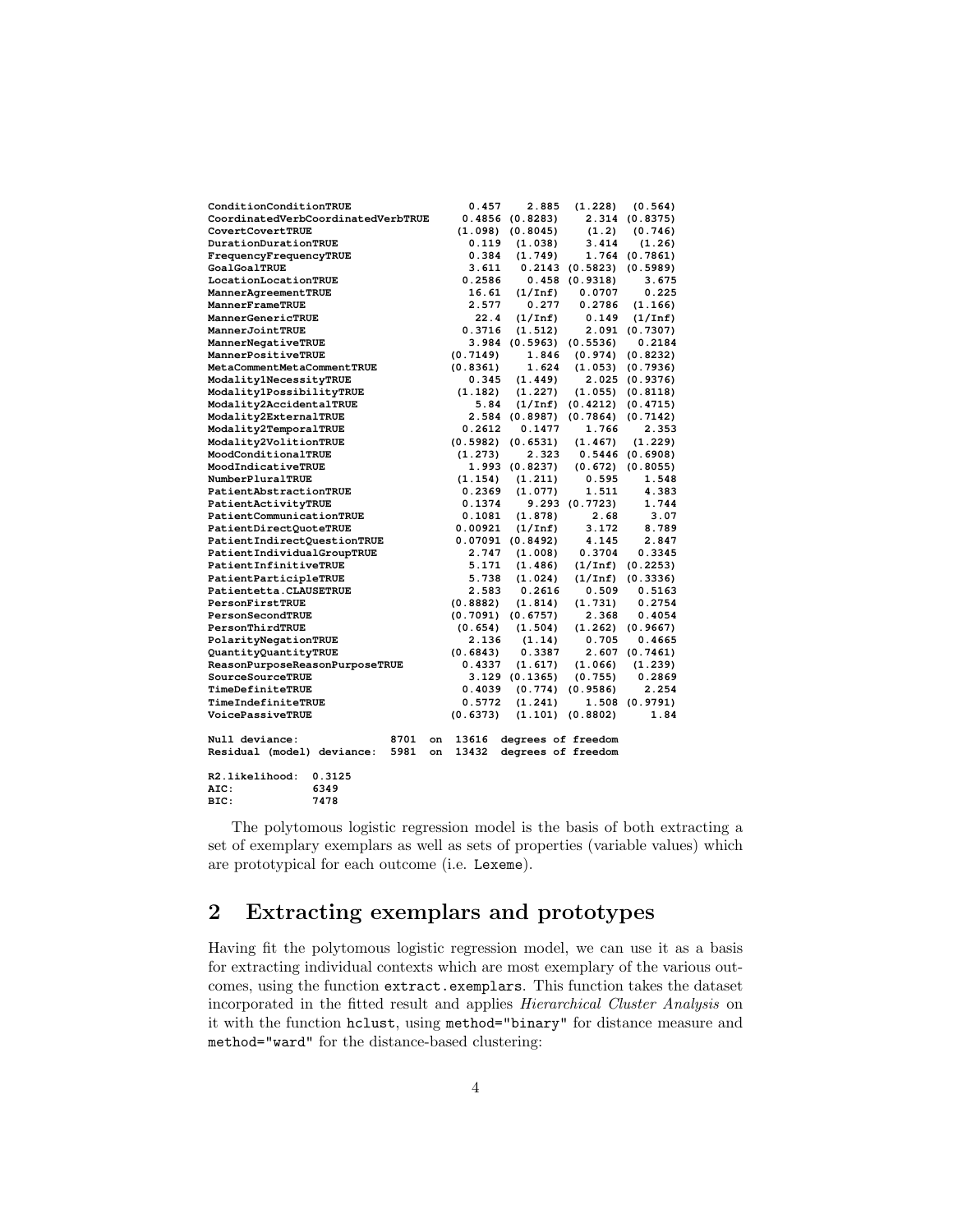|              |      | > extract.exemplars(think.polytomous, n.cluste   |  |
|--------------|------|--------------------------------------------------|--|
|              |      | indices outcomes max.probs                       |  |
| 899          | 899  | pohtia 0.7522760                                 |  |
| 286          | 286  | pohtia 0.7197809                                 |  |
| 514          | 514  | pohtia 0.6736778                                 |  |
| 1648         | 1648 | miettia 0.7680341                                |  |
| 3233         |      | 3233 ajatella 0.9905042                          |  |
| 3035         |      | 3035 ajatella 0.8284270                          |  |
| 2637         | 2637 | ajatella 0.8995969                               |  |
| 1171         | 1171 | ajatella 0.9813306                               |  |
| 3162         | 3162 | pohtia 0.6292819                                 |  |
| 1991         | 1991 | pohtia 0.6205248                                 |  |
| 2422         |      | 2422 ajatella 0.9384550                          |  |
| 121          | 121  | ajatella 0.6648627                               |  |
| 255          | 255  | harkita 0.5131767                                |  |
| 2015         |      | 2015 ajatella 0.9814404                          |  |
| 2482         | 2482 | ajatella 0.8895892                               |  |
| 19           | 19   | ajatella 0.9893241                               |  |
|              | 1387 |                                                  |  |
| 1387<br>76   |      | pohtia 0.7458646                                 |  |
|              |      | 76 ajatella 0.3894004                            |  |
| 3112         | 3112 | ajatella 0.7909073                               |  |
| 1856         | 1856 | ajatella 0.9842436                               |  |
| 1684         |      | 1684 ajatella 0.9238340                          |  |
| 574          |      | 574 ajatella 0.8194565                           |  |
| 1521         |      | 1521 ajatella 0.9874202                          |  |
| 151          |      | 151 ajatella 0.9407626                           |  |
| 558          | 558  | miettia 0.8239422                                |  |
| 1891         | 1891 | ajatella 0.9737094                               |  |
| 267          |      | 267 ajatella 0.9851833                           |  |
| 521          | 521  | ajatella 0.8863296                               |  |
| 37           | 37   | ajatella 0.9731117                               |  |
| 3013         | 3013 | miettia 0.8588000                                |  |
| 1704         |      | 1704 ajatella 0.9279253                          |  |
| 474          | 474  | pohtia 0.7424814                                 |  |
| 2711         | 2711 | ajatella 0.9806257                               |  |
| 323          |      | 323 ajatella 0.9683607                           |  |
| 1300         |      | 1300 ajatella 0.9257161                          |  |
| 2081         | 2081 | ajatella 0.9534887                               |  |
| 1765         |      | 1765 ajatella 0.9705500                          |  |
| 2922         |      | 2922 ajatella 0.9906011                          |  |
| 230          | 230  | ajatella 0.8357151                               |  |
| 52           | 52   | pohtia 0.7062646                                 |  |
| 2611         | 2611 | ajatella 0.9803866                               |  |
| 2328         |      | 2328 ajatella 0.9295380                          |  |
| 2163         |      | 2163 ajatella 1.0000000                          |  |
| 763          | 763  | harkita 0.5832702                                |  |
| 2458         |      | 2458 ajatella 0.9517910                          |  |
| 2362         | 2362 | miettia 0.8384125                                |  |
| 207          | 207  | ajatella 0.8357440                               |  |
| 1015         | 1015 | ajatella 0.9886027                               |  |
| 1759         | 1759 | ajatella 0.8985800                               |  |
| 88           | 88   | ajatella 0.9688293                               |  |
| 2369         | 2369 | ajatella 0.9375479                               |  |
| 479          | 479  | ajatella 0.9368280                               |  |
| 166          |      | 166 ajatella 0.6846686                           |  |
| 2254         | 2254 | ajatella 0.9328456                               |  |
|              |      |                                                  |  |
| 540<br>894   |      | 540 ajatella 0.8310588<br>894 ajatella 0.8172398 |  |
| 310          | 310  | pohtia 0.4478400                                 |  |
| 3278         | 3278 | ajatella 0.9671088                               |  |
|              |      |                                                  |  |
| 3002         | 3002 | pohtia 0.6181336                                 |  |
| 1943         | 1943 | miettia 0.7404593<br>miettia 0.7539501           |  |
| 1754<br>2168 | 1754 |                                                  |  |
|              | 2168 | ajatella 0.9558096                               |  |
| 133          | 133  | ajatella 0.8449074                               |  |
| 2680         | 2680 | ajatella 0.9098211                               |  |
| 2811         | 2811 | ajatella 0.9837570                               |  |
| 148          | 148  | ajatella 0.6943053                               |  |

**> extract.exemplars(think.polytomous, n.clusters=100)**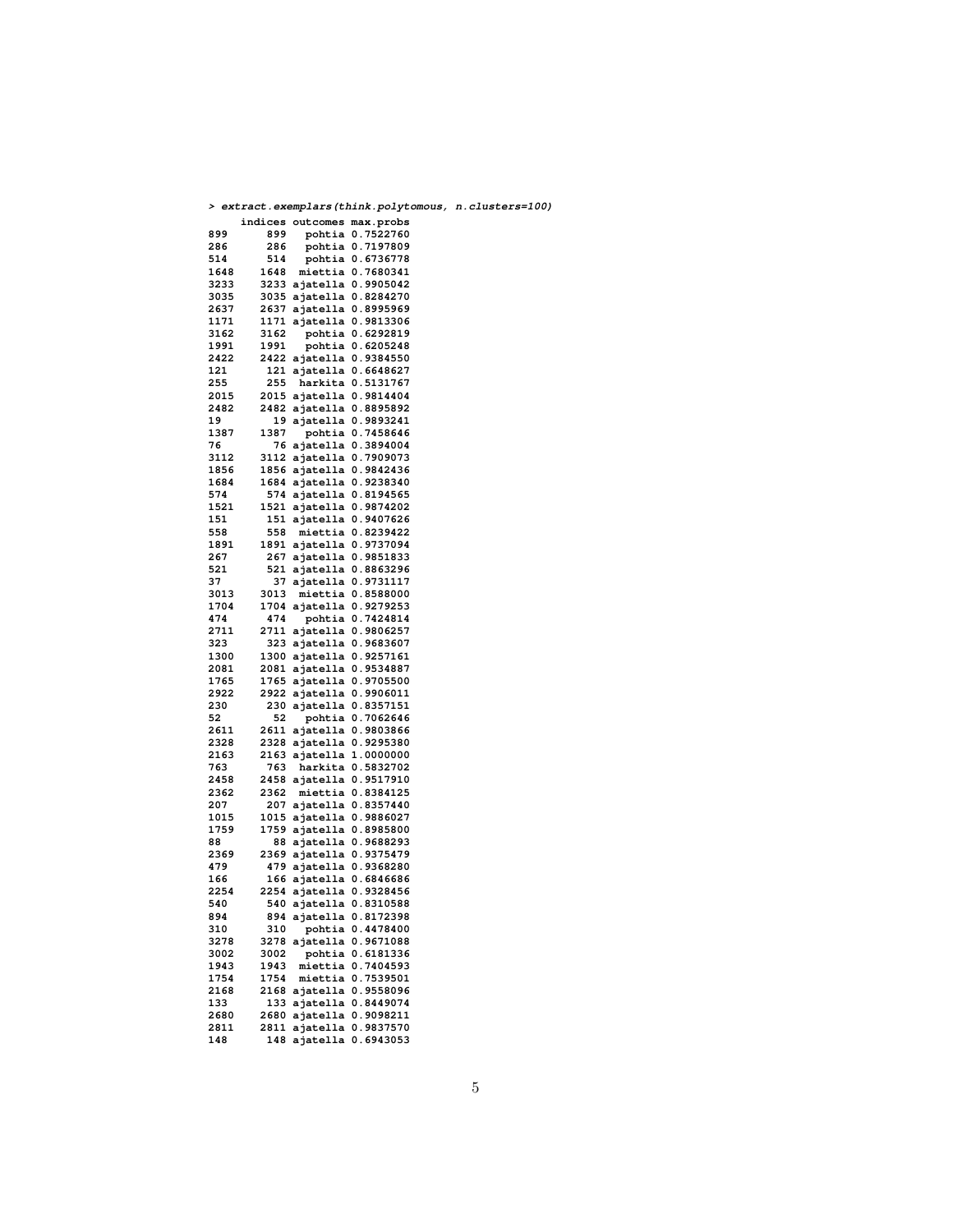| 2582 | 2582<br>pohtia 0.8507527                                                                                           |
|------|--------------------------------------------------------------------------------------------------------------------|
| 2211 | 2211 ajatella 0.8993147                                                                                            |
|      |                                                                                                                    |
| 482  | 482 ajatella 0.6688125                                                                                             |
| 1753 | 1753 ajatella 1.0000000                                                                                            |
| 655  | 655<br>pohtia 0.8493617                                                                                            |
| 1579 | 1579<br>pohtia 0.6620441                                                                                           |
| 1874 | 1874 ajatella 0.9719171                                                                                            |
|      |                                                                                                                    |
| 1613 | 1613 ajatella 0.5357194                                                                                            |
| 2828 | 2828 harkita 0.5458486                                                                                             |
| 180  | 180 ajatella 0.7531416                                                                                             |
| 2585 | 2585 ajatella 0.6915454                                                                                            |
| 695  |                                                                                                                    |
|      | 695<br>pohtia 0.7891253                                                                                            |
| 194  | 194 ajatella 0.9866129                                                                                             |
| 204  | 204 ajatella 0.8225811                                                                                             |
| 836  | pohtia 0.6927355<br>836                                                                                            |
| 2069 | 2069 ajatella 0.9731780                                                                                            |
|      |                                                                                                                    |
| 2122 | 2122 ajatella 0.9290423                                                                                            |
| 1619 | 1619 miettia 0.8239539                                                                                             |
| 907  | 907 ajatella 0.9815937                                                                                             |
| 1687 | 1687 ajatella 0.8896726                                                                                            |
| 313  |                                                                                                                    |
|      | 313 ajatella 0.9198923                                                                                             |
| 560  | 560 ajatella 0.8655428                                                                                             |
| 1444 | 1444 miettia 0.3592241                                                                                             |
| 818  | 818 ajatella 0.8619285                                                                                             |
| 353  | 353 ajatella 0.5544356                                                                                             |
|      |                                                                                                                    |
| 1009 | 1009 ajatella 0.8867894                                                                                            |
| 802  | 802 miettia 0.6701509                                                                                              |
| 362  | 362 harkita 0.5212785                                                                                              |
| 1161 | 1161 ajatella 0.8555719                                                                                            |
| 397  | 397 ajatella 0.6337628                                                                                             |
|      |                                                                                                                    |
| 1997 | 1997 ajatella 0.9591542                                                                                            |
| 2895 | 2895<br>pohtia 0.3726344                                                                                           |
| 1261 | 1261 ajatella 0.8920517                                                                                            |
| 2722 | 2722 ajatella 0.9472946                                                                                            |
|      |                                                                                                                    |
| 899  | LocationLocation; Modality2Temporal; MoodIndicativ                                                                 |
|      |                                                                                                                    |
| 286  | AgentGroup; Modality2Temporal; MoodIndi                                                                            |
| 514  | AgentIndividual; MoodIndicative; PatientDi                                                                         |
| 1648 | AgentIndividual; CovertCovert; Modality1Necessity; MoodIndicative; PatientIndirectQue                              |
| 3233 | AgentIndividual; CovertCovert; MannerAgreement; Modality1Possibility; MoodIndicative; Patientet                    |
|      |                                                                                                                    |
| 3035 | AgentIndividual; CovertCovert; FrequencyFrequency; Modality1Necessity; MoodIndicative; PatientInfin                |
| 2637 | AgentIndividual; CovertCovert; GoalGoal; Modality2Accidental; MoodInd:                                             |
| 1171 | MannerG                                                                                                            |
| 3162 | LocationLocation; Modality2Temporal; MoodIndicative; P.                                                            |
| 1991 | AgentGroup; MoodIndicative; NumberPlural; PatientIndirectQ                                                         |
|      |                                                                                                                    |
| 2422 | AgentIndividual; CovertCovert; MannerGeneric; MoodInd.                                                             |
| 121  | AgentIndividu                                                                                                      |
| 255  | ClauseEquival                                                                                                      |
| 2015 | AgentIndividual; MannerAgreement; MetaCommentMetaComment; MoodIndicative; Numl                                     |
|      |                                                                                                                    |
|      |                                                                                                                    |
| 2482 | AgentIndividual; MoodIndicative; Patientetta.C.                                                                    |
| 19   | AgentGroup; LocationLocation; MannerGeneric; MoodI:                                                                |
| 1387 | AgentIndividual; LocationLocation; MannerPositive; MoodIndicativ                                                   |
| 76   |                                                                                                                    |
|      | ClauseEquivalent                                                                                                   |
|      | 3112 AgentIndividual; CovertCovert; DurationDuration; MannerGeneric; Modality1Necessity; MoodIndicative; PersonThi |
| 1856 | MannerAgreement; MoodI:                                                                                            |
| 1684 | AgentIndividual; ClauseEquivalentClauseEquivale                                                                    |
| 574  | AgentIndividual; CovertCovert; NumberPlural;                                                                       |
|      |                                                                                                                    |
| 1521 | LocationLocation; MannerGeneric; MoodIndicat                                                                       |
| 151  | AgentIndividual; CovertCovert; MoodIndicative; PatientPartio                                                       |
| 558  | AgentIndividual; CovertCovert; DurationDuration; MoodIndicative; PatientIndirectQue                                |
| 1891 | MetaCommentMetaComment; MoodIndicative; PatientPa:                                                                 |
| 267  | AgentIndividual; CovertCovert; MannerAgreement; MoodCor                                                            |
|      |                                                                                                                    |
| 521  | AgentIndividual; CovertCovert; MoodIndicative; Patientetta.C.                                                      |
| 37   | AgentIndividual; MannerGeneric; MetaCommentMetaComment; MoodIndicative; NumberPlu:                                 |
| 3013 | AgentIndividual; CoordinatedVerbCoordinatedVerb; CovertCovert; FrequencyFrequency; Pa                              |
| 1704 | AgentIndividual; MetaCommentMetaComment; Modality2Accidental; MoodIndicative; NumberP                              |
| 474  |                                                                                                                    |
|      | LocationLocation; MoodIndicative; PatientAbstraction; Rease                                                        |
| 2711 | LocationLocation; MannerGeneric; MetaCommentMetaCo                                                                 |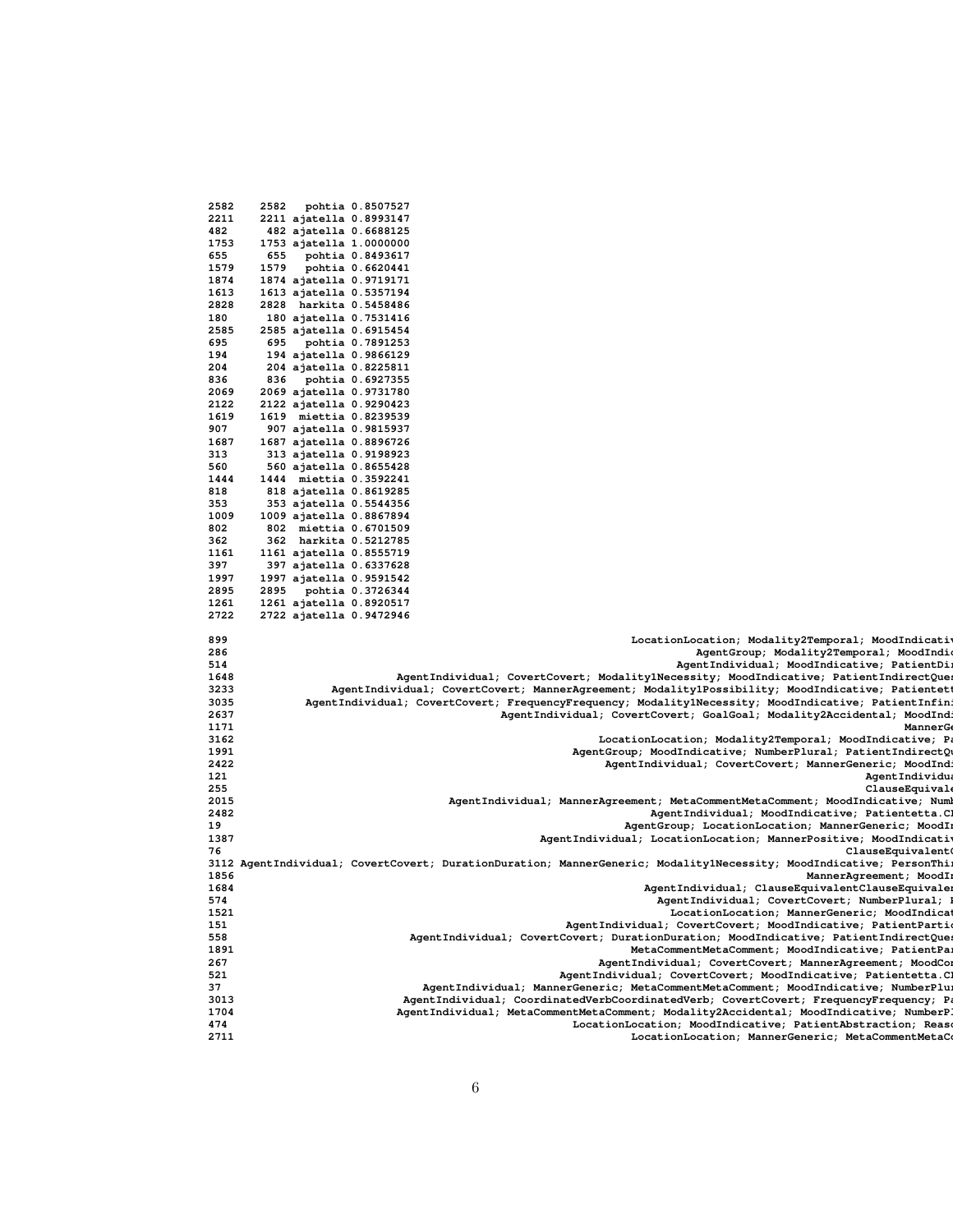| 323  | AgentIndividual; CovertCovert; MannerAgreement; MetaCommentMetaC                                          |
|------|-----------------------------------------------------------------------------------------------------------|
| 1300 | AgentIndividual; CovertCovert; MoodIndicative; NumberPl                                                   |
| 2081 | CoordinatedVerbCoordinate                                                                                 |
| 1765 | AgentIndividual; MannerGeneric; MoodIno                                                                   |
| 2922 | AgentIndividual; MannerGeneric; MetaCommentMetaComment; Modality1Possibility; MoodConditional; Patientett |
| 230  | AgentIndividual; ClauseEquivalent                                                                         |
| 52   | LocationLocation; MetaCommentMetaComment; Modality2Temporal; MoodIndicative; PatientAc                    |
| 2611 | AgentIndividual; MannerGeneric; Modality1Possibility; MoodIndicat:                                        |
|      |                                                                                                           |
| 2328 | AgentIndividual; CovertCovert; Modality2Accidental; MoodIndicat:                                          |
| 2163 | AgentIndividual; CovertCovert; MannerGeneric; MoodIndica                                                  |
| 763  | AgentIndividual; ConditionCondition; CovertCovert; FrequencyFrequency; Modality1Necessity; MoodIndi       |
| 2458 | AgentIndividual; MannerGeneric; Mo                                                                        |
| 2362 | AgentIndividual; CoordinatedVerbCoordinatedVerb; CovertCovert; PatientIndirectQue                         |
| 207  | ClauseEquivalentClauseEquivalent; Modality1Necessity; Mo                                                  |
| 1015 | AgentIndividual; MannerGeneric; MoodIndicative; NumberP.                                                  |
| 1759 | AgentIndividual; CovertCovert; MannerNegative; Modality1Necessity; Modality2External; MoodIndicat:        |
| 88   | AgentIndividual; MannerAgreement; Modality1Necessity; MoodCor                                             |
| 2369 | ClauseEquivalentClauseEquivalent; Modality2Accidental                                                     |
| 479  | AgentIndividual; MetaCommentMetaComment; MoodIndicative; NumberPlural; PatientIndivi                      |
|      |                                                                                                           |
| 166  | AgentIndividual; Covert                                                                                   |
| 2254 | AgentIndividual; CovertCovert; MoodIndicative; PatientPa                                                  |
| 540  | ClauseEqu:                                                                                                |
| 894  | AgentIndividual; MetaCommentMetaComment; MoodIndicative;                                                  |
| 310  |                                                                                                           |
| 3278 | MannerNegative; MoodIndicative; Patientetta                                                               |
| 3002 | AgentIndividual; MetaCommentMetaComment; Modality2Temporal; MoodIndicative; NumberPlural; PatientAbst;    |
| 1943 | AgentIndividual; CovertCovert; MoodIndicative; PatientIndirectQuestion; PersonThird; PolarityNegatio      |
| 1754 | CoordinatedVerbCoordinatedVerb; MetaCommentMetaComment; Modality1Necessity; MoodIndicative; Pat           |
| 2168 | AgentIndividual; CovertCovert; MannerGeneric; Modality1Poss:                                              |
| 133  | AgentIndividual; CovertCovert; MoodIndicat;                                                               |
| 2680 | AgentIndividual; CoordinatedVerbCoordinatedVerb; MoodIndica                                               |
| 2811 | MannerGeneric; MetaCommentMetaCom                                                                         |
|      |                                                                                                           |
| 148  |                                                                                                           |
| 2582 | AgentGroup; LocationLocation; Modality1Possibility; Modality2Temporal; MoodIndicative; Patient            |
| 2211 | AgentIndividual; CovertCovert; MannerGeneric; Modality1Necessity; MoodIndicat:                            |
| 482  | Agent Ind:                                                                                                |
| 1753 | AgentIndividual; CovertCovert; MannerGeneric; MoodIndicat                                                 |
| 655  | AgentGroup; LocationLocation; MoodIndicative; NumberPlu:                                                  |
| 1579 | AgentIndividual; LocationLocation; MoodIndicative; NumberPlural;                                          |
| 1874 | AgentIndividual; MannerGeneric; MetaCommentMeta                                                           |
| 1613 | AgentIndividual; Modality2Accidental; MoodIndicative;                                                     |
| 2828 | AgentGroup; ClauseEquivalentClauseEquivalent; Patient                                                     |
| 180  |                                                                                                           |
|      |                                                                                                           |
| 2585 | AgentGroup; ClauseEquivalent                                                                              |
| 695  | LocationLocation; MoodIndicative; PatientAbs                                                              |
| 194  | ClauseEquivalentClauseEquiva                                                                              |
| 204  | ClauseEquivalentClaus                                                                                     |
| 836  |                                                                                                           |
| 2069 | AgentIndividual; MannerGeneric; MetaCommentMetaComment; MoodIndica                                        |
| 2122 | MetaCommentMetaComment; Modality1Possibility; MoodIndicative; Patientett;                                 |
| 1619 | AgentIndividual; CovertCovert; PatientIndirectQuest                                                       |
| 907  | ClauseEquiva                                                                                              |
| 1687 | AgentIndividual; Modality2Accidental; MoodIndicative; PatientAct:                                         |
| 313  | AgentIndividual; CovertCovert; GoalGoal; MetaCommentMetaComment; Modality1Possibility; MoodIndicative;    |
| 560  | MannerFrame;                                                                                              |
|      |                                                                                                           |
| 1444 | ClauseEquivalentClauseEquivalent;                                                                         |
| 818  | AgentIndividual; MoodIndicative; PatientI                                                                 |
| 353  | AgentIne                                                                                                  |
| 1009 | AgentIndividual; CovertCovert; MoodIndicative; PatientIndividual                                          |
| 802  |                                                                                                           |
| 362  | AgentIndividual; ClauseEquivalentClauseEquiv                                                              |
| 1161 | AgentIndividual; ClauseEquival                                                                            |
| 397  | ClauseEquiva                                                                                              |
| 1997 | GoalGoal; MoodIndicat:                                                                                    |
| 2895 | AgentIndividual; ClauseEquivalentClauseEquivalent;                                                        |
| 1261 | AgentGroup; GoalGoal; Modality1Possibility; MoodIndicative;                                               |
|      |                                                                                                           |
| 2722 | AgentIndividual; ClauseEquivalentClauseEquivalent; Coordinated                                            |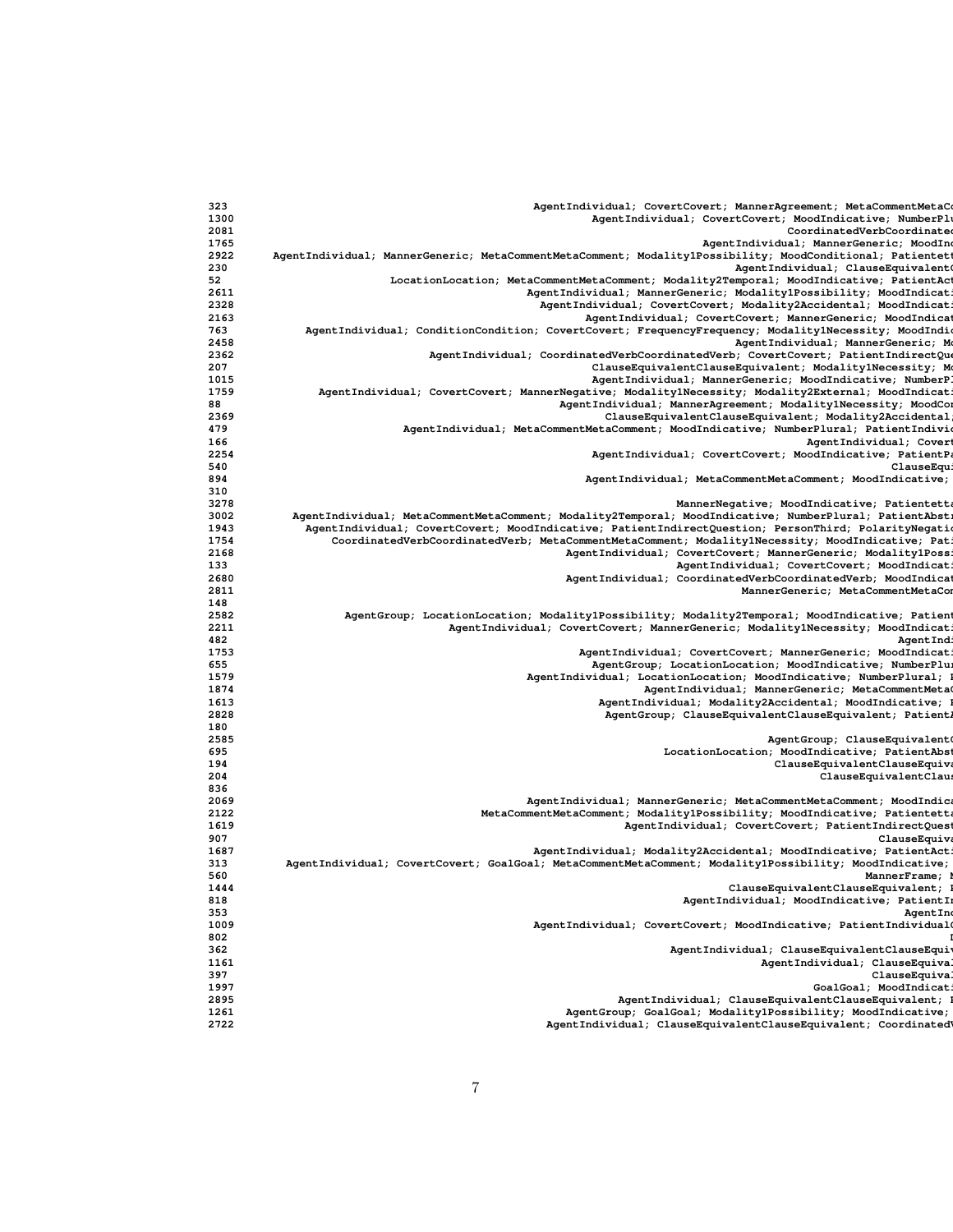Even though one could select manually out of the results of the fitted polytomous logistic regression model those properties that together form the abstract prototypes per each outcome Lexeme, we can use the convenience function extra.prototypes to directly get these, sorted in terms of decreasing odds for each outcome.

**> extract.prototypes(think.polytomous) \$ajatella**

|                                                |            | Odds                       |
|------------------------------------------------|------------|----------------------------|
| MannerGenericTRUE                              |            | 22.402327677               |
| MannerAgreementTRUE                            |            | 16.612737398               |
| Modality2AccidentalTRUE                        |            | 5.840152352                |
| PatientParticipleTRUE                          |            | 5.738414552                |
| PatientInfinitiveTRUE                          |            | 5.171373435                |
| MannerNegativeTRUE                             |            | 3.983843673                |
| GoalGoalTRUE                                   |            | 3.611264449                |
| SourceSourceTRUE                               |            | 3.129202530                |
| PatientIndividualGroupTRUE                     |            | 2.747133577                |
| Modality2ExternalTRUE                          |            | 2.583958234                |
| Patientetta.CLAUSETRUE                         |            | 2.583353952                |
| MannerFrameTRUE                                |            | 2.577198926                |
| (Intercept)                                    |            | 2.176841163                |
| PolarityNegationTRUE                           |            | 2.136006848                |
| MoodIndicativeTRUE                             |            | 1.992772273                |
| TimeIndefiniteTRUE                             |            | 0.577161840                |
| CoordinatedVerbCoordinatedVerbTRUE             |            | 0.485562629                |
| ConditionConditionTRUE                         |            | 0.457020168                |
| ReasonPurposeReasonPurposeTRUE                 |            | 0.433650016                |
| TimeDefiniteTRUE                               |            | 0.403936351                |
| FrequencyFrequencyTRUE                         |            | 0.384048480                |
| MannerJointTRUE                                |            | 0.371588626                |
| Modality1NecessityTRUE                         |            | 0.345026528                |
| Modality2TemporalTRUE                          |            | 0.261189628                |
| LocationLocationTRUE                           |            | 0.258618962                |
| PatientAbstractionTRUE                         |            | 0.236903291                |
| AgentGroupTRUE                                 |            | 0.195177806<br>0.137437012 |
| PatientActivityTRUE<br>DurationDurationTRUE    |            | 0.118993611                |
| PatientCommunicationTRUE                       |            | 0.108109179                |
| PatientIndirectQuestionTRUE                    |            | 0.070908140                |
| PatientDirectQuoteTRUE                         |            | 0.009210107                |
| \$harkita                                      |            |                            |
|                                                | Odds       |                            |
| PatientActivityTRUE                            | 9.29309572 |                            |
| ConditionConditionTRUE                         | 2.88457153 |                            |
| MoodConditionalTRUE                            | 2.32344848 |                            |
| MannerPositiveTRUE                             | 1.84576867 |                            |
| MetaCommentMetaCommentTRUE                     | 1.62356351 |                            |
| LocationLocationTRUE                           | 0.45796396 |                            |
| QuantityQuantityTRUE                           | 0.33866227 |                            |
| MannerFrameTRUE                                | 0.27702202 |                            |
| Patientetta.CLAUSETRUE                         | 0.26164699 |                            |
| <b>GoalGoalTRUE</b>                            | 0.21433596 |                            |
| Modality2TemporalTRUE                          | 0.14768111 |                            |
| (Intercept)                                    | 0.06189904 |                            |
| \$miettia                                      |            |                            |
|                                                |            | Odds                       |
| PatientIndirectQuestionTRUE                    |            | 4.14463728                 |
| DurationDurationTRUE<br>PatientDirectQuoteTRUE |            | 3.41387969<br>3.17224511   |
| PatientCommunicationTRUE                       |            | 2.68022996                 |
| QuantityQuantityTRUE                           |            | 2.60735313                 |
| PersonSecondTRUE                               |            | 2.36765400                 |
| CoordinatedVerbCoordinatedVerbTRUE             |            | 2.31432650                 |
|                                                |            |                            |

**MannerJointTRUE 2.09148209**<br>Modality1NecessityTRUE 2.02479917

**Modality1NecessityTRUE 2.02479917**